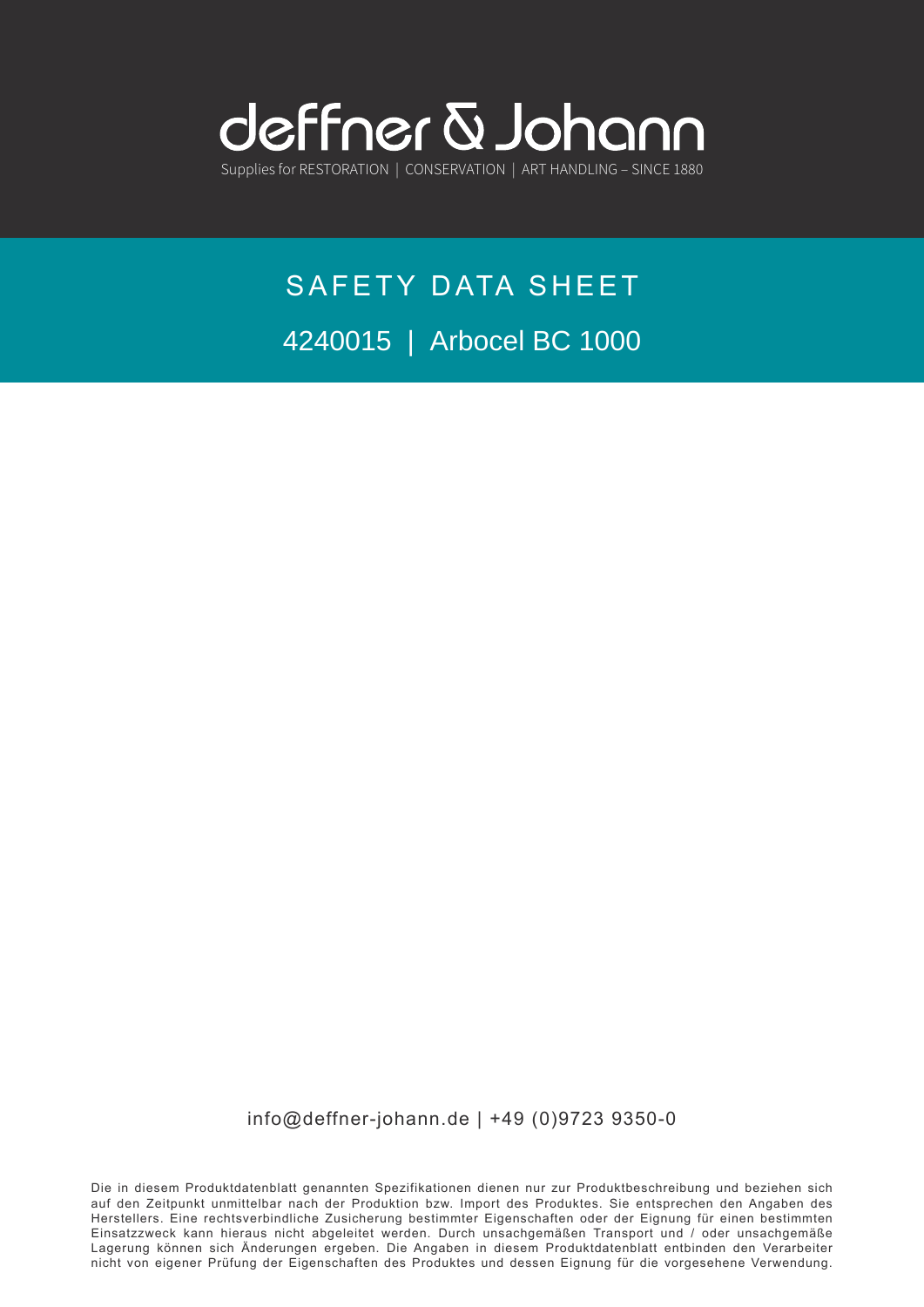# deffner & Johann

#### **Safety Data Sheet according to Regulation (EU) No. 830/2015**

Version: 8 **Revision date: 30.07.2020** 

#### **SECTION 1: Identification of the substance/mixture and of the company/undertaking**

**1.1. Product identifier**

### **ARBOCEL BC 1000**

**Cellulose**

**CAS No.:** 9004-34-6<br>**EC No.:** 232-674-9 **EC No.:** 232-674-9 **INDEX No.:** not relevant **REACH No.:** do not require registration

#### **1.2. Relevant identified uses of the substance or mixture and uses advised against Relevant identified uses:** The product is intended for professional use. **Uses advised against:** not relevant

#### **1.3. Details of the supplier of the safety data sheet Supplier (manufacturer/importer/only representative/downstream user/distributor)** Deffner & Johann GmbH

D. Germany Mühläckerstr. 13 97520 Röthlein

**Telefax:** +49 7967 152 222 **Telephone:** +49 9723 9350-0

**Information contact** Information

**E-mail:**

info@deffner-johann.de Website: www.deffner-johann.de

#### **1.4. Emergency telephone number**

**Telephone:**www.deffner-johann.de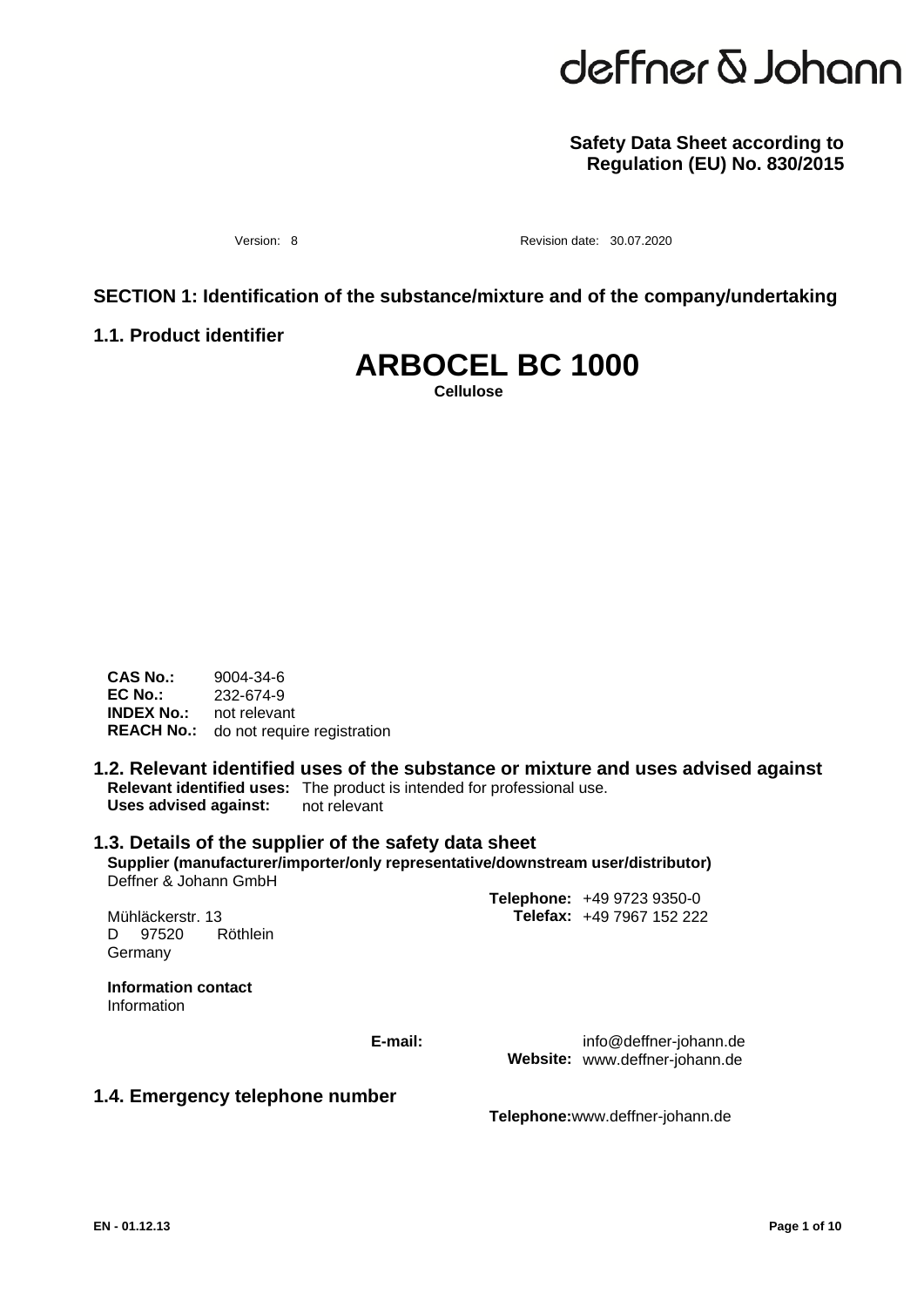

#### **SECTION 2: Hazards identification**

#### **2.1. Classification of the substance or mixture**

Regulation (EC) No 1272/2008: not relevant

#### **2.2. Label elements**

**Classification according to Regulation (EC) No. 1272/2008 [CLP]** not relevant

#### **2.3. Other hazards**

This material is combustible, but will not ignite readily. In case of fire may be liberated: Carbon monoxide. Carbon dioxide. Danger of dust explosion. Damage can be caused through mechanical influence of the product (e.g. sticking).

#### **SECTION 3: Composition / information on ingredients**

#### **3.1. Substances**

**Cellulose** CAS No.: 9004-34-6 EC No.: 232-674-9 INDEX No.: not relevant

#### **3.2. Mixtures**

**Composition/information on ingredients** not relevant

**Substance with a common (EC) occupational exposure limit value** not relevant

(Full text of H- and EUH-phrases: see section 16.)

#### **Additional information**

The substance does not require registration according to REACH.

#### **SECTION 4: First aid measures**

#### **4.1. Description of first aid measures**

| <b>General information:</b>    | When in doubt or if symptoms are observed, get medical advice.                                                              |
|--------------------------------|-----------------------------------------------------------------------------------------------------------------------------|
| <b>Following inhalation:</b>   | Provide fresh air.                                                                                                          |
| <b>Following skin contact:</b> | not relevant                                                                                                                |
| After eye contact:             | Rinse immediately carefully and thoroughly with eye-bath or water.<br>In case of eye irritation consult an ophthalmologist. |
| After ingestion:               | not relevant                                                                                                                |

**Self-protection of the first aider:** not relevant

- **4.2. Most important symptoms and effects, both acute and delayed Symptoms:** No known symptoms to date<br>**Nature of Hazard:** not relevant **Nature of Hazard:**
- **4.3. Indication of any immediate medical attention and special treatment needed Notes for the doctor:** Treat symptomatically. **Special treatment:** Treat symptomatically.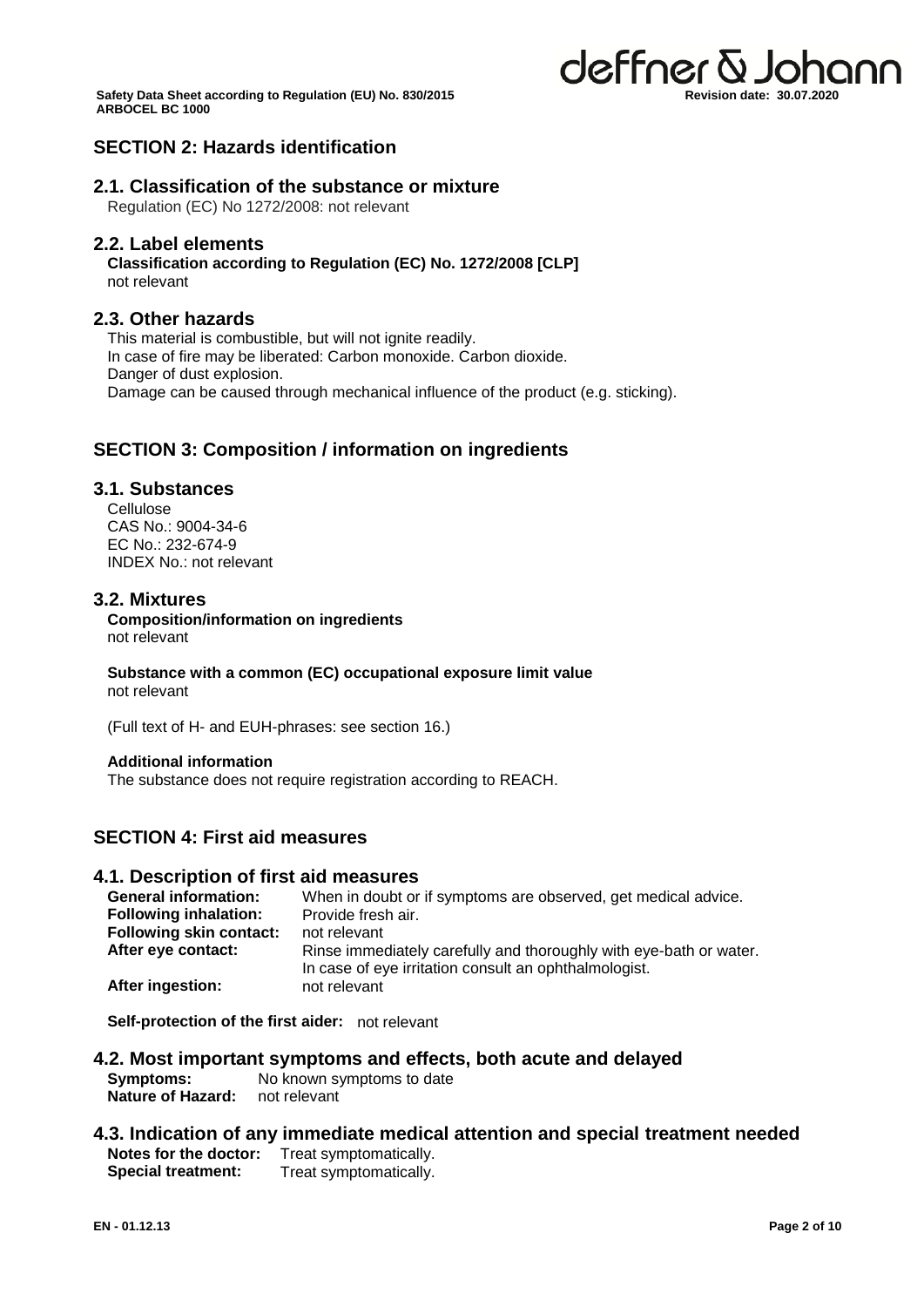

#### **SECTION 5: Firefighting measures**

#### **5.1. Extinguishing media**

**Suitable extinguishing media:** Water. Carbon dioxide. Foam. Dry extinguishing powder. **Unsuitable extinguishing media:** High power water jet.

#### **5.2. Special hazards arising from the substance or mixture**

In case of fire may be liberated: Carbon monoxide. Carbon dioxide.

#### **5.3. Advice for firefighters**

**General information** Danger of dust explosion.

#### **Special protective equipment for firefighters:**

In case of fire: Wear self-contained breathing apparatus.

#### **Additional information**

Fire class A (Fires of solids, mainly organic nature, which normally burn down under glow forming).

#### **SECTION 6: Accidental release measures**

#### **6.1. Personal precautions, protective equipment and emergency procedures**

For non-emergency personnel: Avoid generation of dust.

For emergency responders: Wear breathing apparatus if exposed to vapours/dusts/aerosols. Avoid generation of dust. See protective measures under point 7 and 8.

#### **6.2. Environmental precautions**

No special environmental measures are necessary.

#### **6.3. Methods and material for containment and cleaning up**

Take up mechanically. Avoid generation of dust. Do not use a dry brush as dust clouds or static can be created.

#### **6.4. Reference to other sections**

Disposal: see section 13. Personal protection equipment: see section 8

#### **SECTION 7: Handling and storage**

#### **7.1. Precautions for safe handling**

#### **Advices on safe handling**

If handled uncovered, arrangements with local exhaust ventilation should be used if possible. It is recommended to design all work processes always so that the following is excluded: Inhalation of dust/particles

#### **Technical measures**

Measures to prevent aerosol and dust generation: Provide adequate ventilation as well as local exhaustion at critical locations. Dust should be exhausted directly at the point of origin.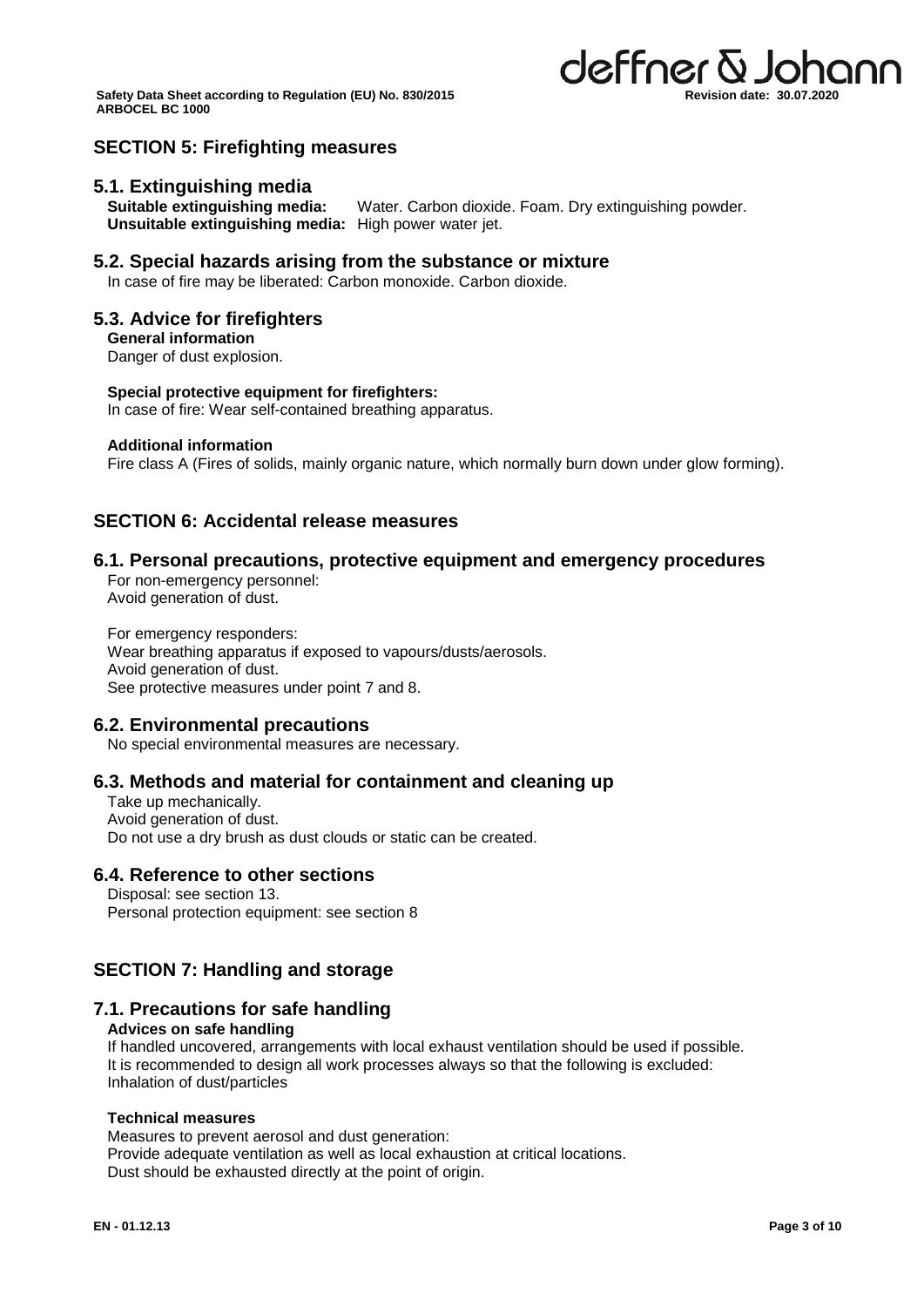

#### **Precautions against fire and explosion**

The product is: Combustible.

Danger of dust explosion.

Keep away from heat/sparks/open flames/hot surfaces. - No smoking.

Have fire-extinguishers in readiness before opening containers.

#### **Additional information**

Recommendations for handling:

- 210 Keep away from heat, hot surfaces, sparks, open flames and other ignition sources. No smoking.
- 240 Ground/bond container and receiving equipment.
- 241 Use explosion-proof electrical/ventilating/lighting equipment.
- 280 Wear protective gloves/protective clothing/eye protection/face protection.

#### **7.2. Conditions for safe storage, including any incompatibilities**

**Technical measures and storage conditions** not relevant

#### **Packaging materials**

not relevant

**Requirements for storage rooms and vessels** not relevant

**Hints on joint storage** Storage class: 11 Combustible solids.

**Further information on storage conditions**  Protect against: Humidity

Storage temperature: Do not expose to temperatures exceeding 50°C/122°F. Relative air humidity (%): not relevant Storage stability: at least 5 years Maximum storage period (time): not relevant

#### **7.3. Specific end use(s)**

not relevant

#### **SECTION 8: Exposure controls/personal protection**

#### **8.1. Control parameters**

#### **Occupational exposure limit value**

| Substance: | <b>CAS-No.:</b> | Source:       | Long-term occupational<br>exposure limit value:                                        | Short-term occupational<br>exposure limit value: | Remark:          |
|------------|-----------------|---------------|----------------------------------------------------------------------------------------|--------------------------------------------------|------------------|
| Cellulose  | 9004-34-6       | <b>GESTIS</b> | $10 \text{ mg/m}^3$                                                                    |                                                  | OEL AU           |
| Cellulose  | 9004-34-6       | <b>GESTIS</b> | $10 \text{ mg/m}^3$                                                                    |                                                  | OEL CA - Ontario |
| Cellulose  | 9004-34-6       | <b>GESTIS</b> | $10 \text{ mg/m}^3$<br>inhalable aerosol<br>$4 \text{ mg/m}^3$<br>respirable aerosol   |                                                  | OEL GB           |
| Cellulose  | 9004-34-6       | <b>GESTIS</b> | $10 \text{ mg/m}^3$<br>Inhalable fraction<br>$4 \text{ mg/m}^3$<br>respirable fraction |                                                  | OEL IE           |
| Cellulose  | 9004-34-6       | <b>GESTIS</b> | $10 \text{ mg/m}^3$                                                                    |                                                  | OEL NZ           |
| Cellulose  | $9004 - 34 - 6$ | <b>GESTIS</b> | $10 \text{ mg/m}^3$<br>total dust<br>$5 \text{ mg/m}^3$<br>respirable aerosol          |                                                  | OEL US - NIOSH   |
| Cellulose  | 9004-34-6       | <b>GESTIS</b> | $15 \text{ mg/m}^3$<br>total dust<br>5 mg/ $m3$<br>respirable dust                     |                                                  | OEL US - OSHA    |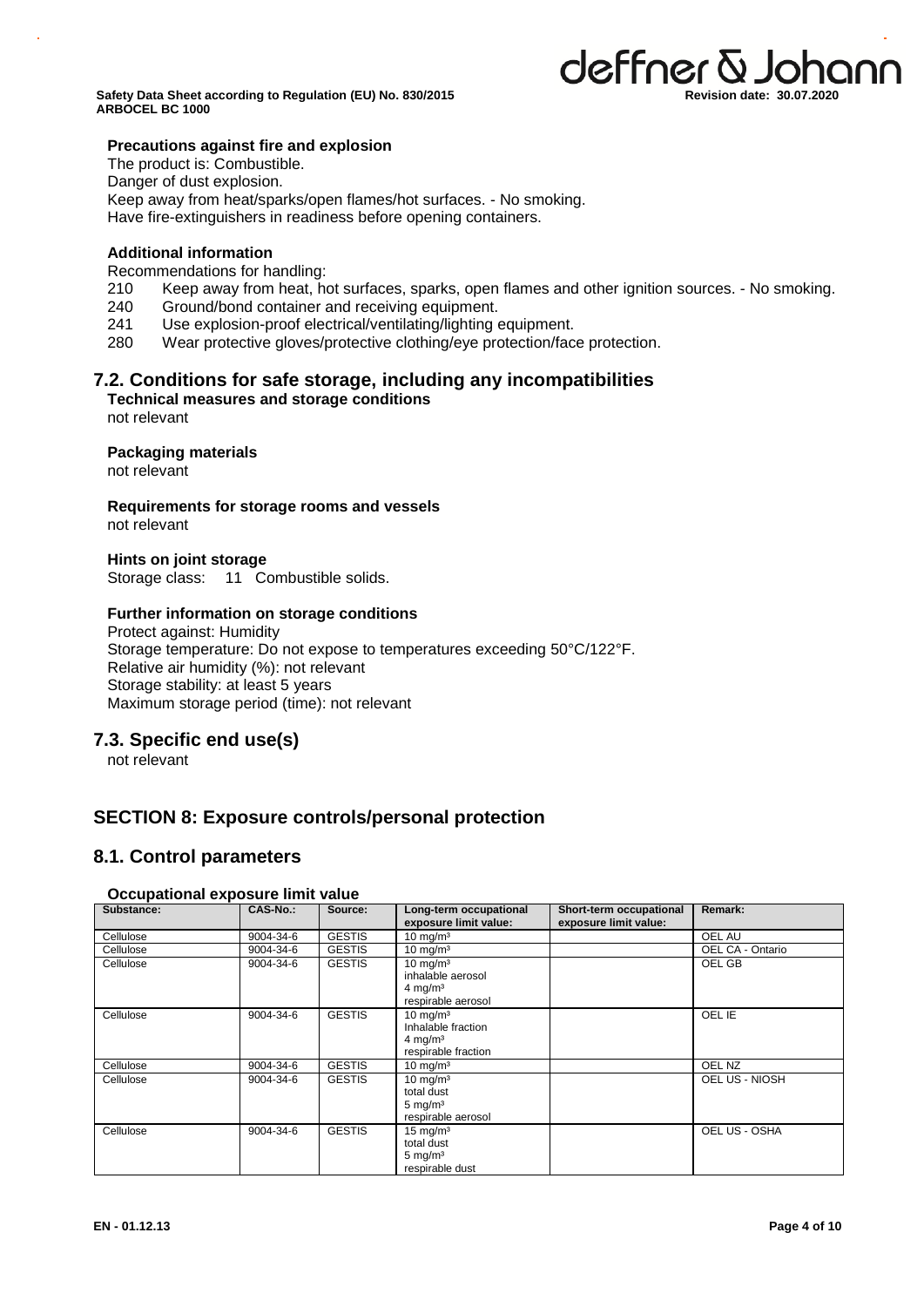

**Substance with a common (EC) occupational exposure limit value** not relevant

**DNEL-/PNEC-values DNEL value** not relevant

**PNEC Value** not relevant

**Risk management measures according to used control banding approach** not relevant

#### **Additional information**

not relevant

#### **8.2. Exposure controls**

#### **Occupational exposure controls**

If technical exhaust or ventilation measures are not possible or insufficient, respiratory protection must be worn.

#### **General protection and hygiene measures**

Minimum standard for preventive measures while handling with working materials are specified in the TRGS 500.

#### **Personal protection equipment**

Respiratory protection necessary at: Dust formation.

#### **Respiratory protection**

Suitable respiratory protection apparatus: Filtering Half-face mask (DIN EN 149) Half-face mask or quarter face piece: maximum use concentration for substances with exposure limits: P1 filter: up to a max. of 4 times the exposure limit. P2 filter: up to a max. of 10 times the exposure limit. P3 filter: up to a max. of 30 times the exposure limit. The filter class must be suitable for the maximum contaminant concentration (gas/vapour/aerosol/particulates) that may arise when handling the product. If the concentration is exceeded, self-contained breathing apparatus must be used!

#### **Hand protection**

Hand protection is not required

#### **Eye/face protection**

Dust protection eye glasses.

#### **Body protection**

not applicable.

#### **Environmental exposure controls**

See chapter 7. No additional measures necessary.

#### **Consumer exposure controls** not relevant

#### **Exposure Scenario**

not relevant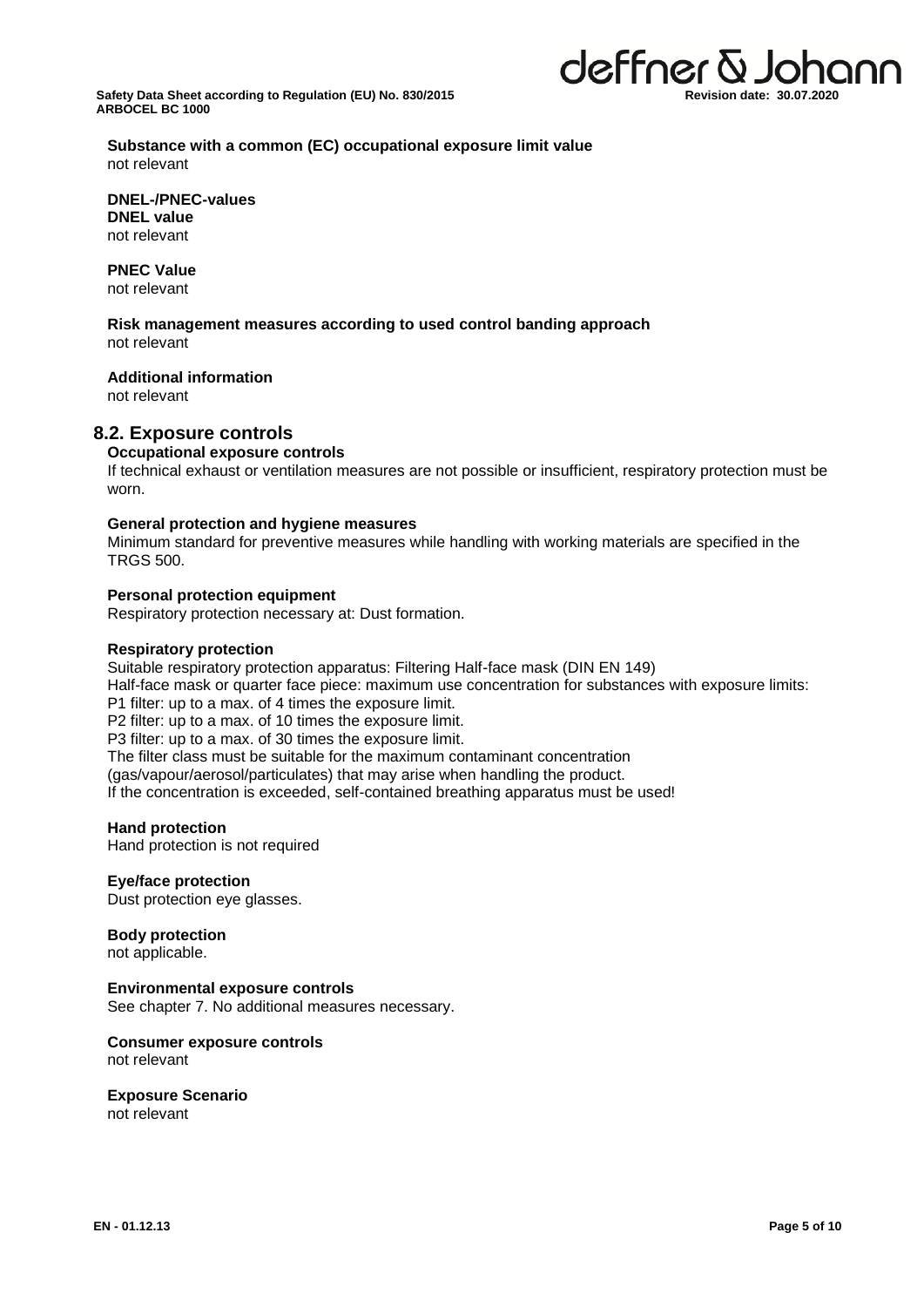deffner & Johann **Revision date: 30.07.2020**

#### **SECTION 9: Physical and chemical properties**

### **9.1. Information on basic physical and chemical properties**

| Appearance<br><b>Physical state:</b><br>Colour:<br>Odour:<br><b>Odour threshold:</b>      | Powder<br>white<br>odourless<br>not relevant |                              |                                      |                                        |
|-------------------------------------------------------------------------------------------|----------------------------------------------|------------------------------|--------------------------------------|----------------------------------------|
| Safety relevant basis data<br><b>Parameter</b><br>Density:<br><b>Bulk density:</b><br>pH: |                                              | 1.5<br>$20 - 330$<br>$5 - 8$ | Unit<br>q/cm <sup>3</sup><br>g/L     | Remark                                 |
| <b>Melting point/freezing point:</b><br>Initial boiling point and boiling                 |                                              |                              |                                      | not applicable                         |
| range:<br><b>Flash point:</b>                                                             |                                              |                              |                                      | not applicable<br>not determined       |
| Flammability (solid, gas):<br><b>Explosivity:</b>                                         |                                              |                              |                                      | not relevant<br>Dust explosive         |
| <b>Lower explosion limit:</b><br><b>Upper explosion limit:</b>                            |                                              | 30<br>11000                  | g/m <sup>3</sup><br>g/m <sup>3</sup> |                                        |
| Ignition temperature:<br><b>Decomposition temperature:</b>                                |                                              | 200                          | $^{\circ}C$                          | not determined                         |
| <b>Oxidizing potential:</b><br>Vapour pressure:                                           |                                              |                              |                                      | not oxidizing<br>not applicable        |
| Vapour density:<br><b>Evaporation rate:</b>                                               |                                              |                              |                                      | not applicable<br>not applicable       |
| <b>Water solubility:</b><br>Fat solubility:<br>Soluble in:                                |                                              |                              |                                      | insoluble<br>insoluble<br>not relevant |
| <b>Partition coefficient:</b><br>n-octanol/water:                                         |                                              |                              |                                      | not applicable                         |
| <b>Viscosity:</b><br><b>Solvent separation test:</b>                                      |                                              |                              |                                      | not applicable<br>not applicable       |
| <b>Solvent content:</b>                                                                   |                                              |                              |                                      | not relevant                           |

#### **9.2. Other information**

Dust explosion category: St 1 Minimum ignition energy in mJ: > 30 Minimum ignition temperature of a dust cloud (°C):  $\geq 400$ Flammability and burning behaviour of dust layers: combustion rate (BZ) 5 Minimum ignition temperature of a 5 mm dust layer (glowing temperature): ≧ 330 °C Maximum explosion pressure in bar:  $\leq 9.5$ KSt-value in bar m s-1:  $\leq$  200

The product has not been tested. The statement is derived from products of similar composition.

#### **SECTION 10: Stability and reactivity**

#### **10.1. Reactivity**

not relevant

#### **10.2. Chemical stability**

not relevant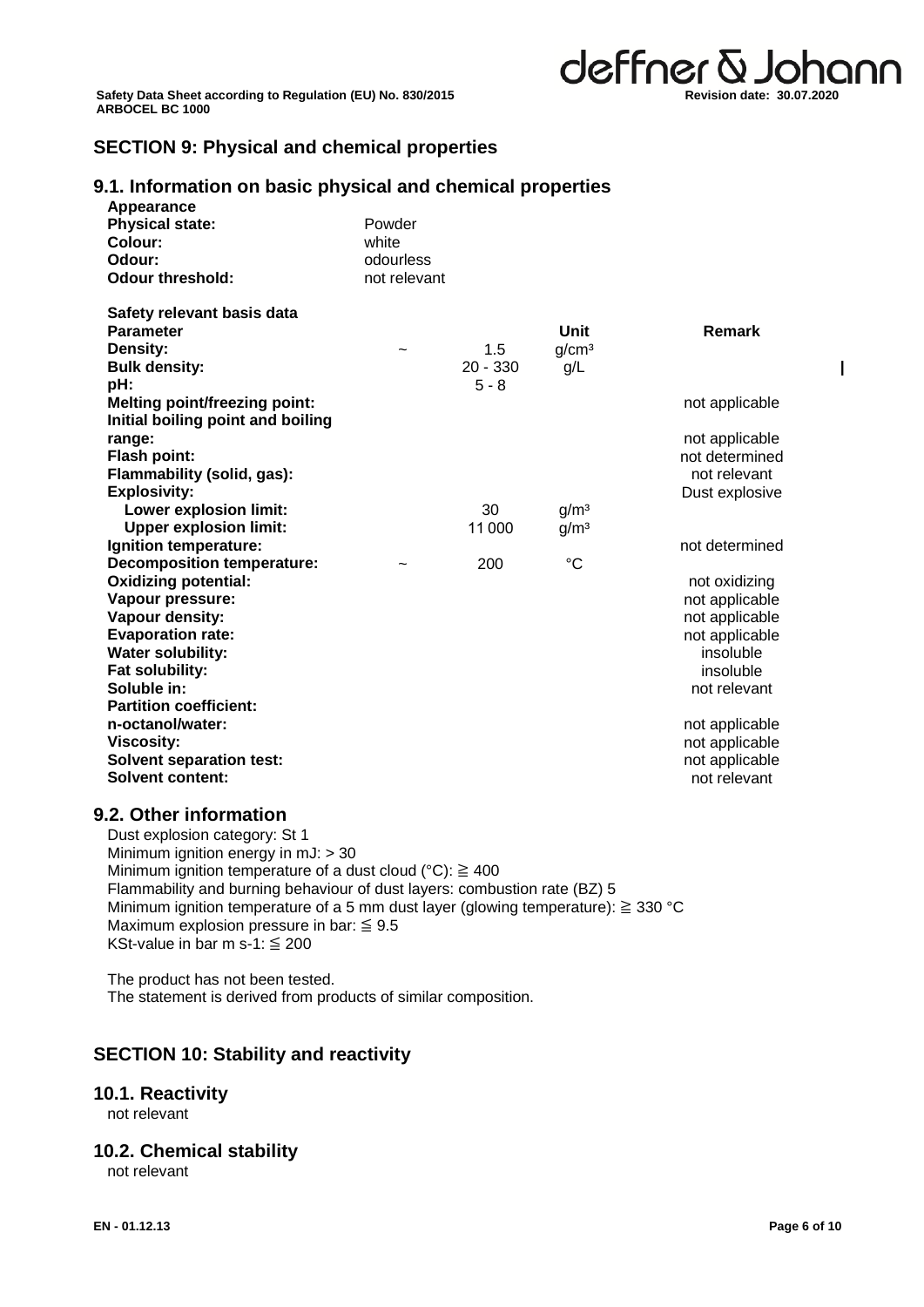#### **10.3. Possibility of hazardous reactions**

not relevant

#### **10.4. Conditions to avoid**

Decomposition takes place from temperatures above: ~ 200 °C

#### **10.5. Incompatible materials**

not relevant

#### **10.6. Hazardous decomposition products**

In case of fire may be liberated: Carbon monoxide. Carbon dioxide.

#### **Additional information**

not relevant

#### **SECTION 11: Toxicological information**

#### **11.1. Information on toxicological effects**

not relevant

**Acute toxicity**

**Substance: CAS-No.: Toxicological information** not relevant not relevant not relevant

**Specific symptoms in laboratory animals** not relevant

**Irritation and etching Irritant effect on the skin** Not an irritant **Irritant effect on the eye** Not an irritant **Irritant effect on the respiratory tract** Not an irritant **Caustic effect** not corrosive

**Sensitization** not sensitising

**Repeated dose toxicity (subacute, subchronic, chronic)** not relevant

**CMR effects (carcinogenicity, mutagenicity and toxicity for reproduction) Carcinogenicity** not relevant **Germ cell mutagenicity** not relevant **Reproductive toxicity** not relevant

#### **General remarks**

Damage can be caused through mechanical influence of the product (e.g. sticking).

#### **Practical experience/human evidence**

not relevant

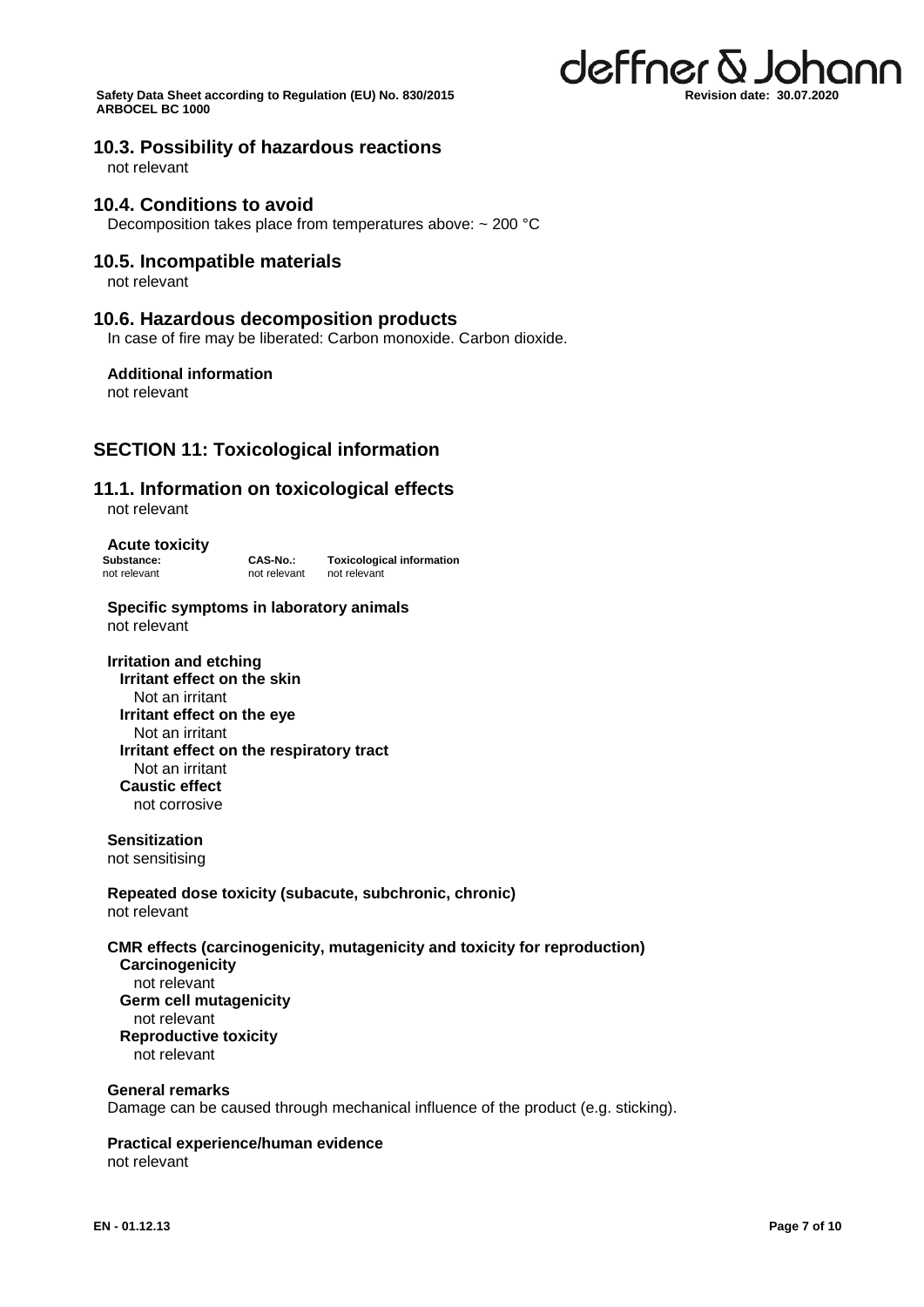

**Other observations** not relevant

**Other information** not relevant

#### **SECTION 12: Ecological information**

#### **12.1. Toxicity**

not relevant

#### **Eco toxicity**

**Substance: CAS-No.: Eco toxicity**<br> **CAS-No.: Eco toxicity**<br> **CAS-No.: Eco toxicity** not relevant not relevant

#### **12.2. Persistence and degradability**

not persistent.

#### **12.3. Bio accumulative potential**

No indication of bioaccumulation potential.

#### **12.4. Mobility in soil**

not relevant

#### **12.5. Results of PBT and vPvB assessment**

This substance does not meet the PBT/vPvB criteria of REACH, annex XIII.

#### **12.6. Other adverse effects**

not relevant

#### **Further ecological information**

According to the present state of knowledge negative ecological effects are not expected.

#### **Further details**

not relevant

#### **SECTION 13: Disposal considerations**

#### **13.1. Waste treatment methods**

#### **Appropriate disposal/Product**

Dispose of waste according to applicable legislation.

#### **Appropriate disposal / Package**

Completely emptied packing can be recycled.

#### **List of proposed waste codes/waste designations in accordance with EWC**

| Waste code product:   | 03 03 99 - wastes not otherwise specified |
|-----------------------|-------------------------------------------|
| Waste code packaging: | 15 01 06 - mixed packaging                |

#### **Remark**

The allocation of waste identity numbers/waste descriptions must be carried out according to the EWC, specific to the industry and process.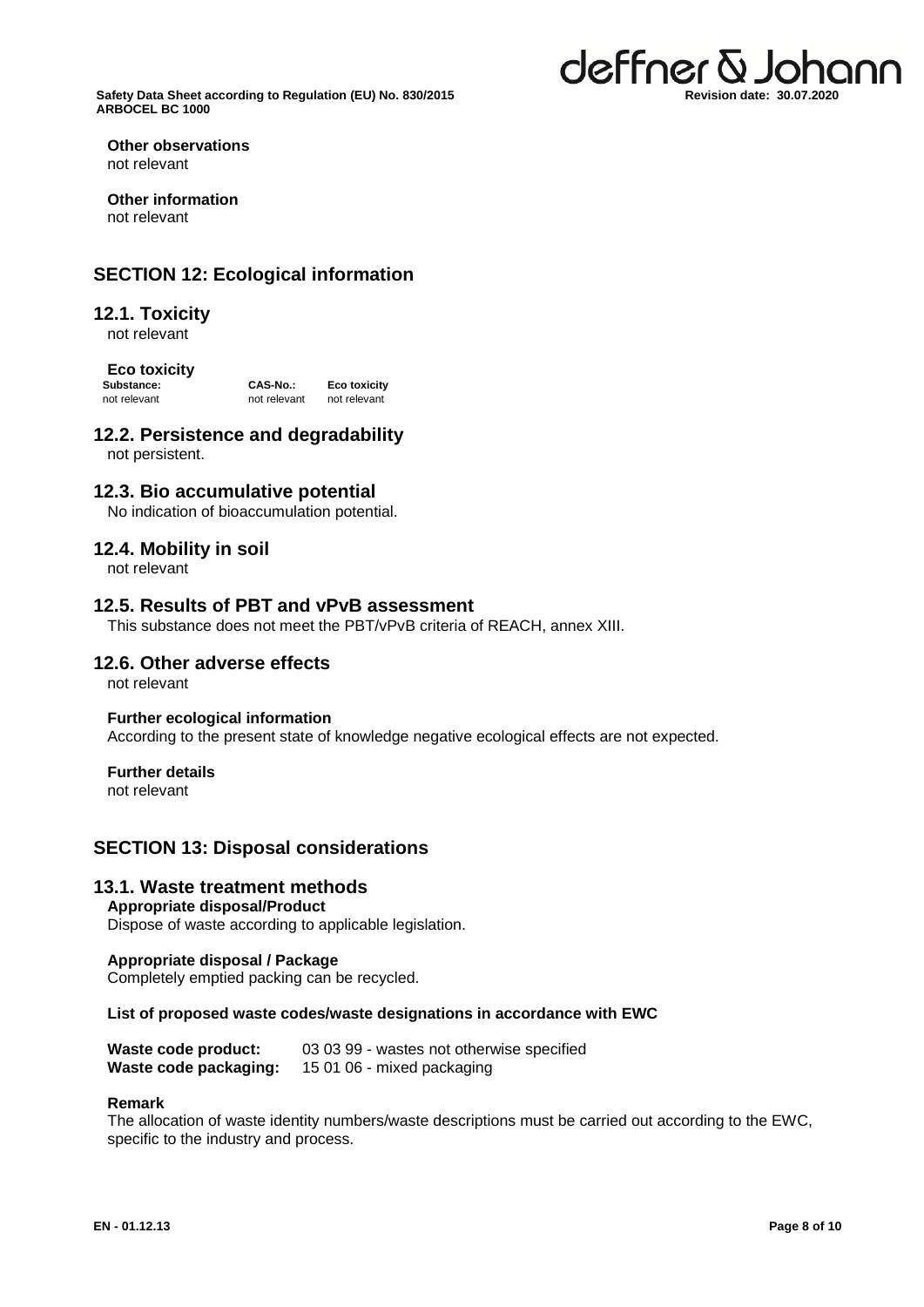

#### **SECTION 14: Transport information**

#### **14.1. UN number**

not relevant

**14.2. UN proper shipping name**

not relevant

**14.3. Transport hazard class(es)**

not relevant

#### **14.4. Packing group**

not relevant

#### **14.5. Environmental hazards**

not relevant

#### **14.6. Special precautions for user**

**Land transport (ADR/RID)**

**Remark:** No dangerous good in sense of this transport regulation.

**Sea transport (IMDG)**

**Remark:** No dangerous good in sense of this transport regulation.

#### **Air transport (ICAO-TI / IATA-DGR)**

**Remark:** No dangerous good in sense of this transport regulation.

#### **14.7. Transport in bulk according to Annex II of MARPOL 73/78 and the IBC Code Remark:** not relevant

#### **SECTION 15: Regulatory information**

**Labeling Hazardous component(s) for labelling** not relevant

**Special labelling of particular preparations** not relevant

#### **15.1. Safety, health and environmental regulations/legislation specific for the substance or mixture**

#### **EU legislation**

**Information according to 1999/13/EC about limitation of emissions of volatile organic compounds (VOC-guideline)**

not relevant

**Regulation (EC) No 2037/2000 concerning materials, which cause damage to the ozone layer** not relevant

**Regulation (EC) No. 648/2004 (Detergents regulation)** not relevant

#### **National regulations**

Observe in addition any national regulations!